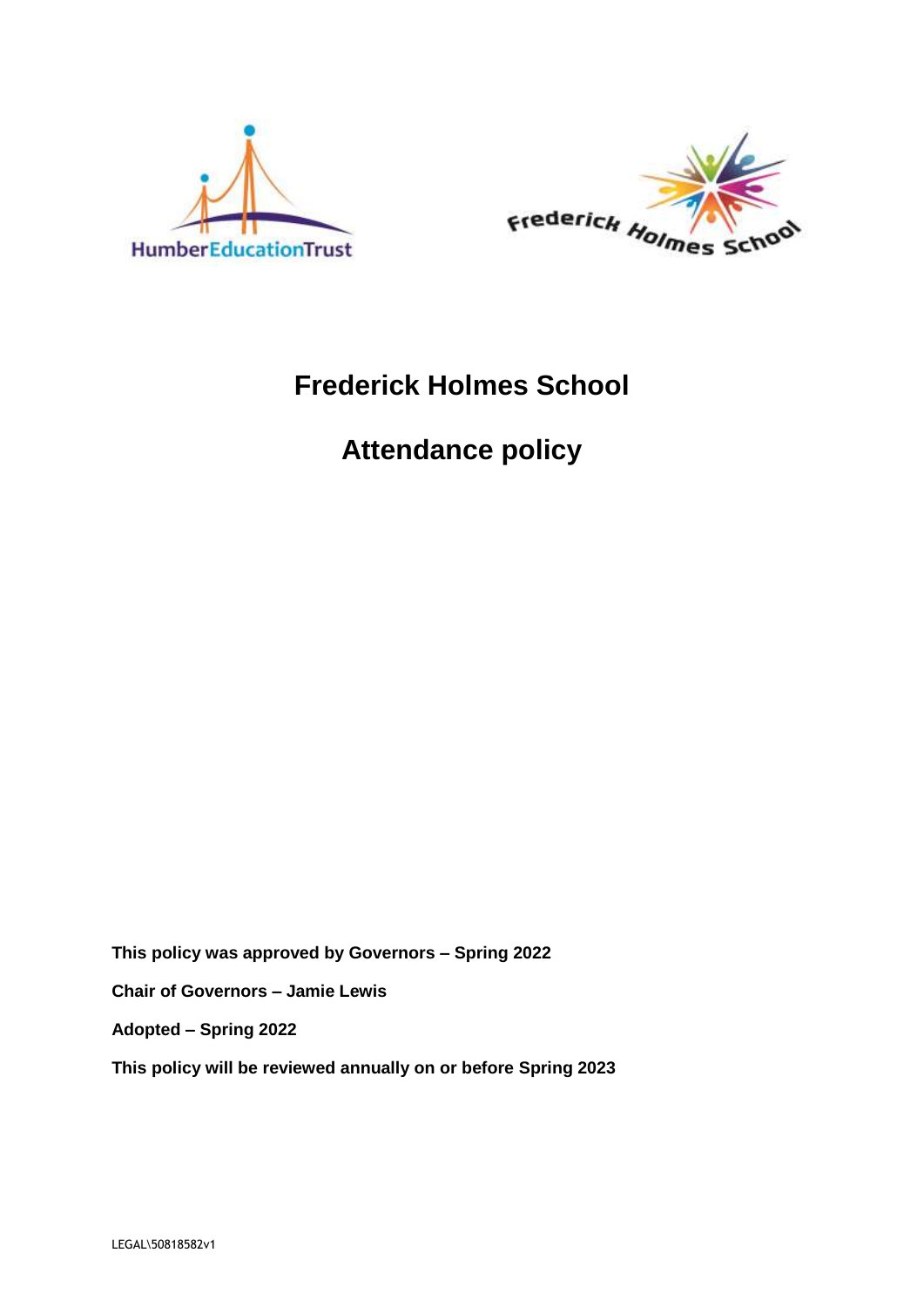#### **Aim of this policy**

To support excellent levels of attendance for all pupils to enable fulfilment of their potential at Frederick Holmes School

#### **1 Key principles**

- High levels of attendance and punctuality levels are promoted and rewarded.
- It is the responsibility of everybody in the school to improve attendance and punctuality.
- Where attendance or punctuality fall short of expected standards, steps will be taken to address this and sanctions may be applied in accordance with the behaviour policy.

#### **2 Roles and responsibilities**

#### 2.1 **The school**

We will:

- work with pupils and their families to support high levels of attendance and punctuality
- investigate unexplained or unjustified absence, applying sanctions where appropriate
- work with the local authority and, where required, make appropriate referrals in accordance with local procedures, legislation and guidance
- regularly review and analyse attendance levels and set targets for the future
- ensure that all pupils can access full-time education
- ensure that the trust board and school's leadership team work together to monitor attendance levels and the effectiveness of this policy
- ensure that all legislation and guidance are complied with and reflected in our policies and procedures
- have in place appropriate safeguarding responses for children who are at risk of missing education, having regard to the statutory guidance Keeping Children Safe in Education (please refer to our Safeguarding policy).
- provide information requested by the Secretary of State, including termly absence data collected by the Department for Education.
- support pupils who are returning to education following long term absence
- ensure that effective systems to record and report attendance data are in place.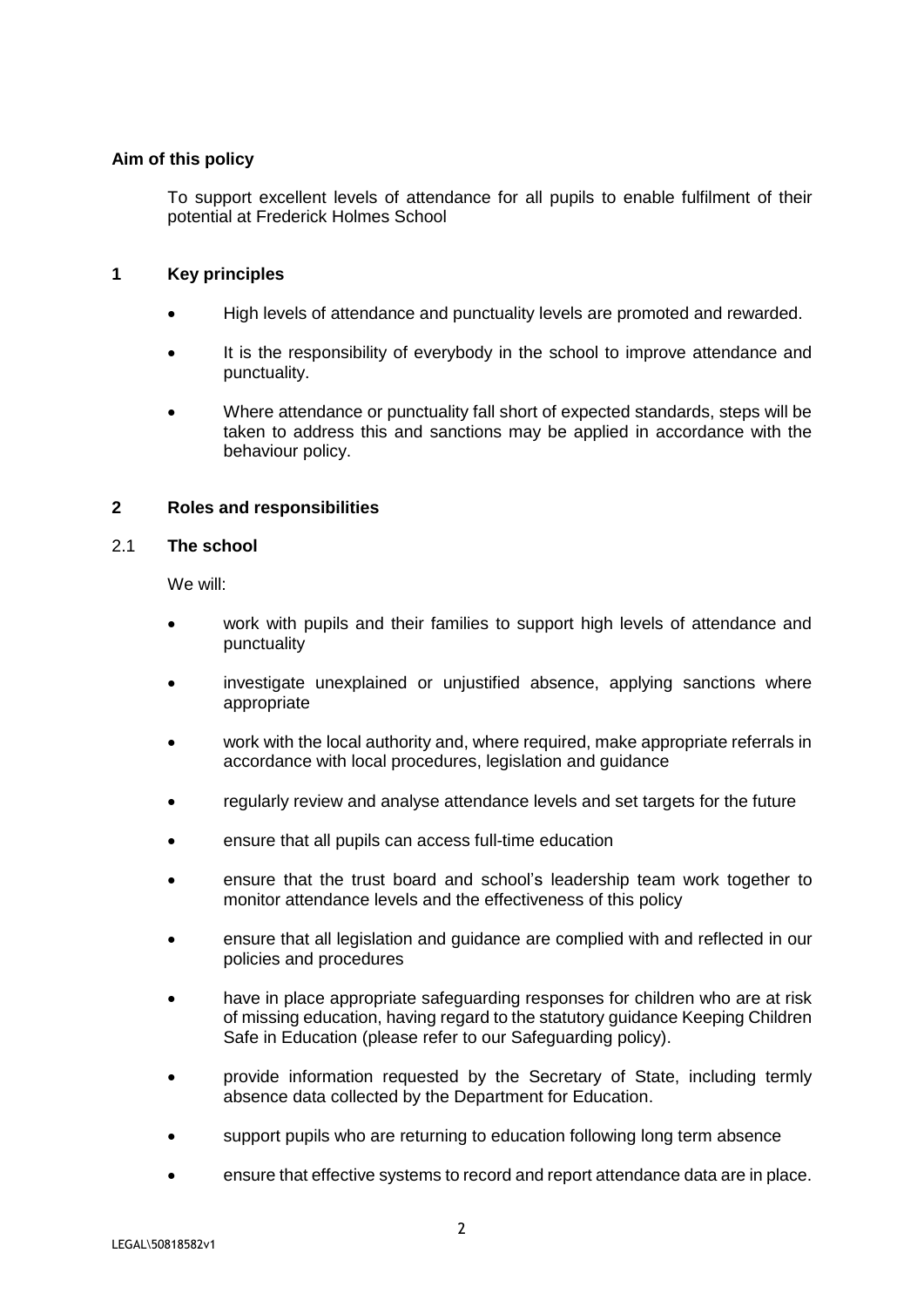#### 2.2 **Parents and carers**

We expect parents and carers to:

- ensure that their child arrives at the school on time, in the correct uniform and with the necessary equipment
- promote the importance of regular attendance at home
- follow the correct procedure for reporting the absence of their child from the school (see section 6.1 below)
- avoid unnecessary absences
- keep the school informed of any circumstances which may affect their child's attendance
- not take their child out of education for holidays during term time (see section 6.3 below)
- inform the school in advance of any proposed change of address for their child(ren), along with the name of the parent with whom the child shall live.

#### 2.3 **Pupils**

We expect pupils to:

- attend the school regularly and on time
- be punctual to all lessons
- follow the correct procedure if they arrive to the school late (see sections 4 and 5 below).

#### **3 Registration**

3.1 The school maintains an attendance register and uses this to record each pupil's attendance at the start of the school day and again in the afternoon.

| <b>Registration session</b> | <b>Start time</b> | <b>End time</b>    |
|-----------------------------|-------------------|--------------------|
| Morning                     | 9:00am            | 10:00am            |
| Afternoon                   | $1:15$ pm         | 1:30 <sub>pm</sub> |

- 3.2 Pupils who arrive after the start of a registration session but before the end of the registration session will be marked as late. Where pupils arrive after the end of a registration session, the process set out at section 5 applies.
- 3.3 The register is marked using the national attendance and absence codes which can be found in the Department for Education's guidance on School Attendance guidance - [School attendance guidance \(publishing.service.gov.uk\)](https://assets.publishing.service.gov.uk/government/uploads/system/uploads/attachment_data/file/907535/School_attendance_guidance_for_2020_to_2021_academic_year.pdf)
- 3.4 Where a pupil attends a registration session but does not attend subsequent lessons, we will treat this as a truancy and non-attendance matter in accordance with the behaviour policy and engage parents where necessary.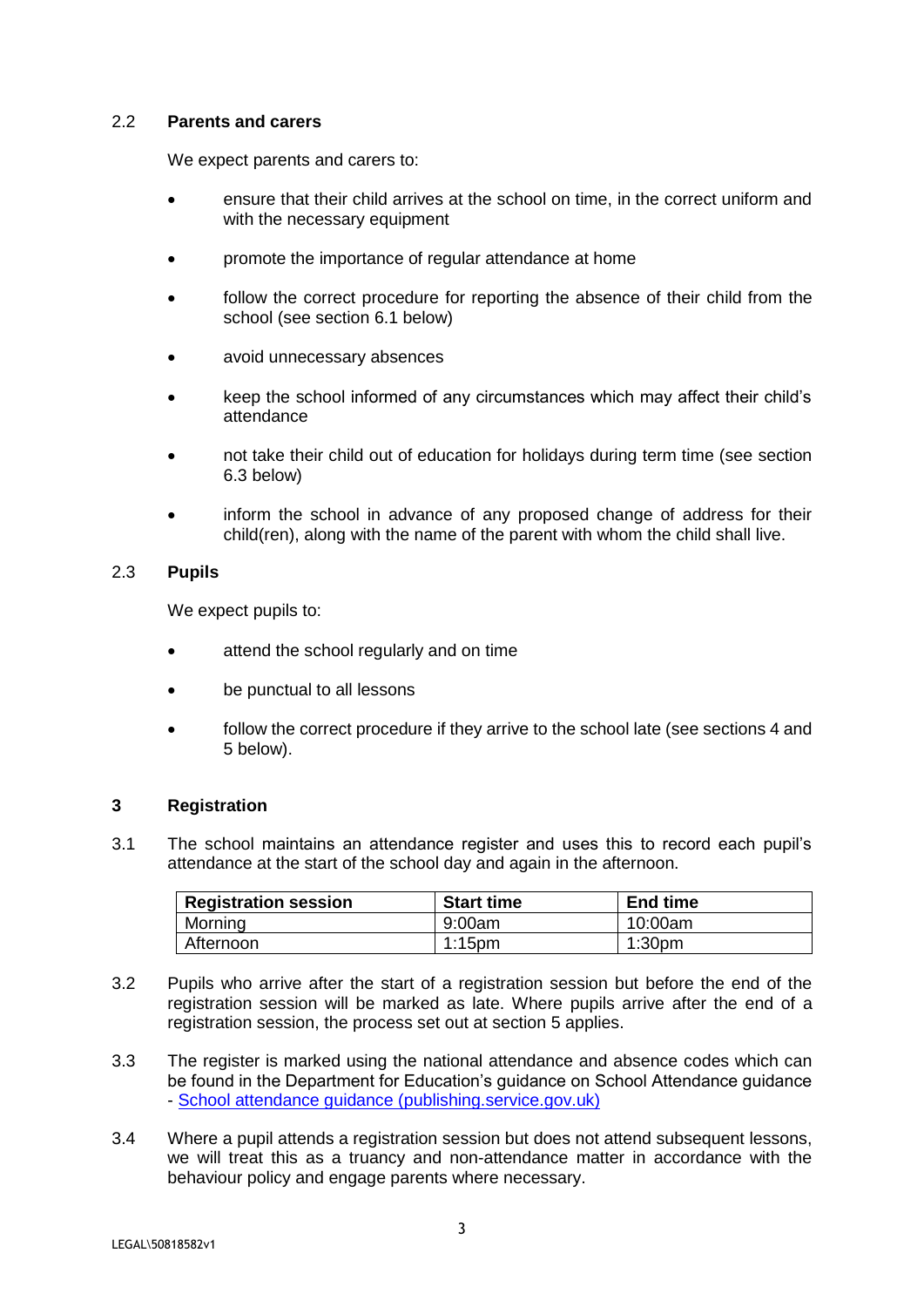#### **4 Late arrival**

- 4.1 If a pupil arrives at the school after the relevant registration period has ended, he/she must immediately go to the school office to sign in and provide a reason for the lateness. In the absence of a satisfactory explanation, the register will be marked as unauthorised absence.
- 4.2 Persistent lateness will be treated as a disciplinary matter and will be dealt with in line with behaviour policy.

#### **5 Reasons for absence and how to report or request authorisation**

- 5.1 *Authorised absence* absence will only be authorised where the school has given approval in advance for a pupil to not be in attendance or has accepted an explanation offered afterwards as justification for the absence. Only the school can authorise absence.
- 5.2 *Unauthorised absence –* absence will be marked as unauthorised where the school is not satisfied with the reasons given for the absence.

#### 5.3 **Reporting absence from the school**

- 5.3.1 Where a pupil is to be absent from the school without prior permission, the parent/carer should inform the school by telephone on the morning of the day of the first absence and let the school know when they expect the pupil to return. If the return date is not confirmed on the first day of absence, parents/carers must contact the school on each day of absence.
- 5.3.2 In cases of prolonged absence due to illness, the parents/cares may be asked to provide the school with medical evidence, such as a note from the child's doctor. If this evidence is not provided, the absence may be marked as unauthorised.

#### 5.4 **Appointments**

- 5.4.1 Medical, dental and other essential appointments for a pupil should take place outside of school hours where this is reasonably possible.
- 5.4.2 Where an appointment must take place during school time, the pupil should attend the school for as much of the day as possible.
- 5.4.3 For the time absent from the school to be marked as an authorised, confirmation of the appointment by way of an appointment card or letter must be provided.

#### 5.5 **Leave of absence (including holidays during term time)**

5.5.1 Parents and carers should make every effort to avoid taking pupil out of education for holidays or other extended leave during term time. The school will only authorise a leave of absence during term time where there are exceptional circumstances.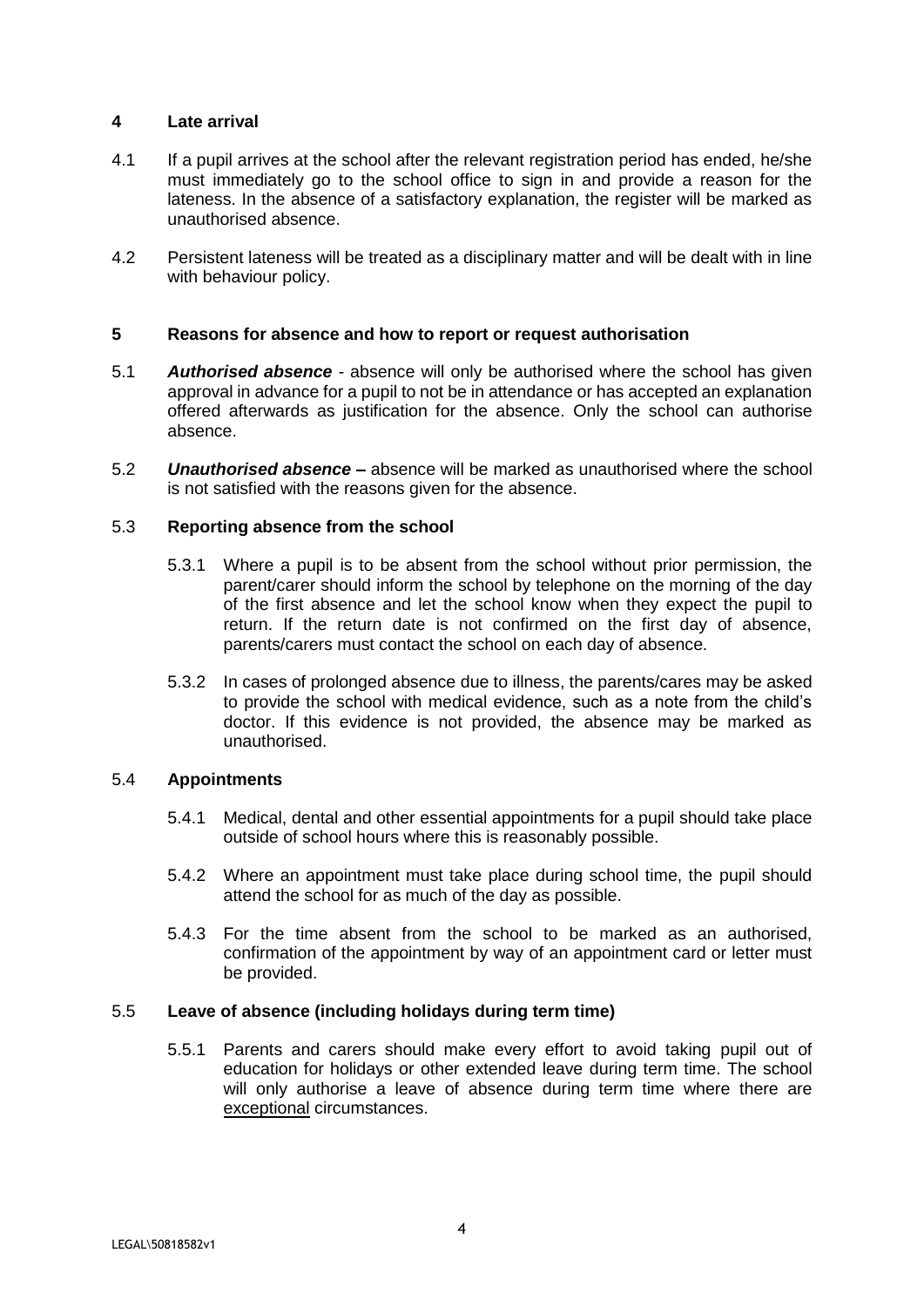- 5.5.2 To request a leave of absence, parents/carers must make the request in advance and in writing and, wherever possible, at least 3 school weeks ahead of the planned leave.
- 5.5.3 Where a leave of absence is requested as above, the Principal/Head Teacher will consider the specific facts and circumstances relating to the request. The decision:
- will be confirmed in writing
- is solely at the Principal's/Head Teacher's discretion and
- is final.
- 5.5.4 Where permission is granted, the Principal/Head Teacher will confirm the number of days and dates of absence which are authorised.
- 5.5.5 If permission is not granted and the parents/carers proceed to take their child out of the school, the absence will be marked as unauthorised and parents may be issued with a penalty notice or be subject to prosecution by the local authority (see section 7 below).

#### 5.6 **Religious observance**

- 5.6.1 We recognise that pupils of certain faiths may need to participate in days of religious observance. Where a day of religious observance:
	- falls during school time and
	- has been exclusively set apart for religious observance by the religious body to which the pupil belongs,

the absence from the school will be authorised.

5.6.2 We ask that parents/carers notify the school in writing in advance where absence is required due to religious observance.

#### 5.7 **Coronavirus (Covid-19)**

- 5.7.1 There are some circumstances in which pupil cannot attend school due to coronavirus. In accordance with the Department for Education's guidance on *recording attendance in relation to COVID-19 during the 2021-2022*  academic year, if a pupil's travel to, or attendance at school would be contrary to law or government guidance relating to coronavirus, their non-attendance will not be counted as an absence.
- 6.7.2 If a pupil tests positive for coronavirus, their absence will be recorded as illness.

#### **6 Addressing poor attendance and punctuality**

- 6.1 Our procedures for managing unexplained absences can be found in Appendix 1.
- 6.2 Where absence or punctuality is a cause for concern, for example because there is: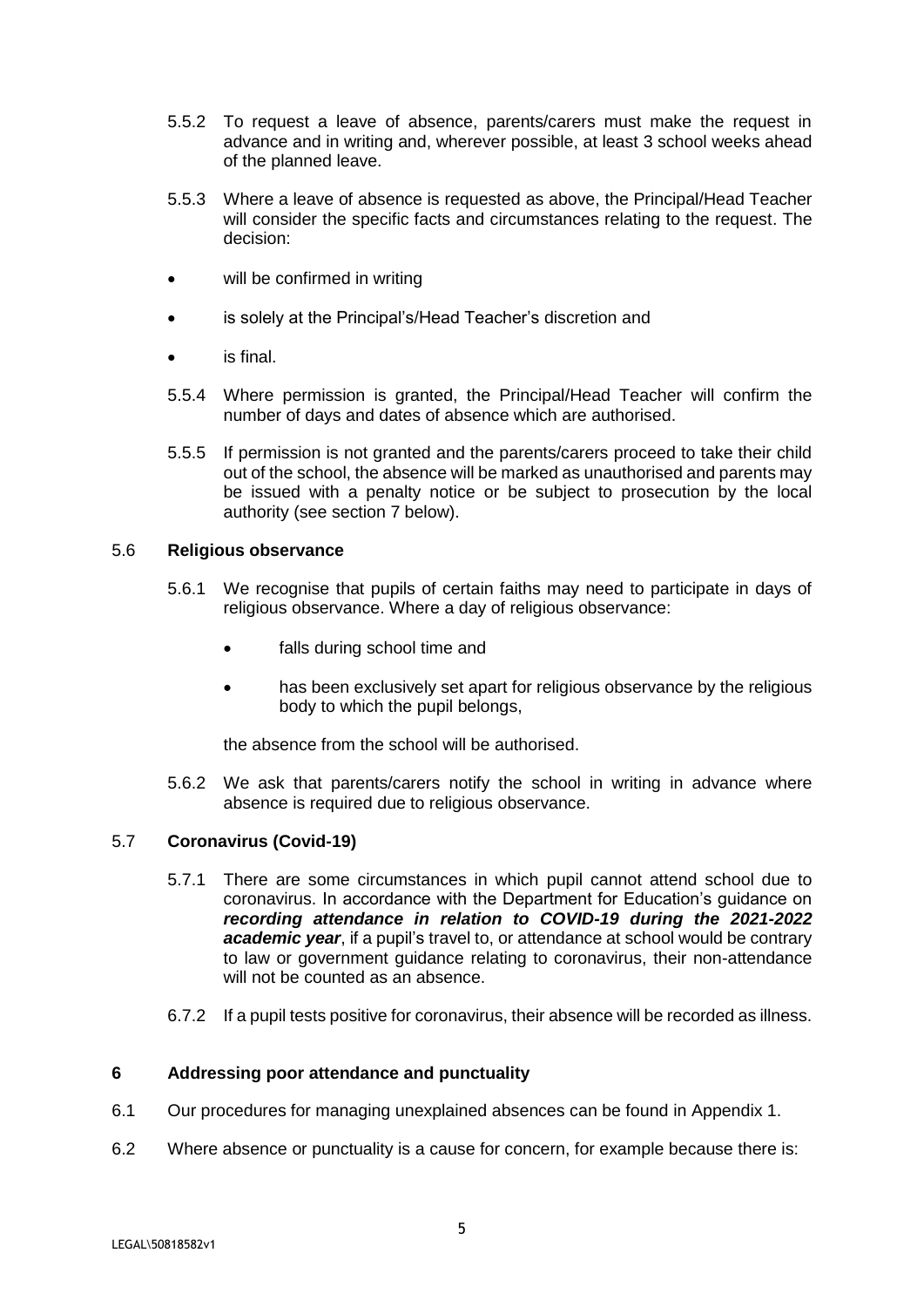- a pattern of unauthorised absence
- a question over the reasons provided for a particular absence or late arrival
- persistent truancy or lateness

we will make contact with the parents/carers with a view to working together to support improved attendance and/or punctuality.

- 6.3 Failure to attend or arrive at lessons on time may also be dealt with as a disciplinary matter in accordance with the behaviour policy.
- 6.4 Absence will be classed as persistent where it falls below 90% across the academic year. Absence at this level is very likely to hinder educational prospects and we expect full parental co-operation and support to urgently address these cases. Intervention steps may include implementation of an attendance action plan, referral to other agencies and/or seeking to put in place a parenting contract.
- 6.5 Where parents/carers have failed to ensure that their child of compulsory school age is regularly attending the school, we may consider issuing a penalty notice. A penalty notice is a fine (£60 if paid within 21 days, £120 if paid within 28 days) imposed on parents.
- 6.6 When considering whether to issue a penalty notice, we will have regard to:
	- the Department for Education's statutory guidance, School Attendance Parental Responsibility Measures.
	- the local authority's Code of Conduct for issuing penalty notices.
- 6.7 In the event that a penalty notice is issued but is not paid within 28 days, the local authority will decide whether to proceed to prosecution. The local authority also has separate powers to prosecute parents if their child of compulsory school age fails to attend school regularly.